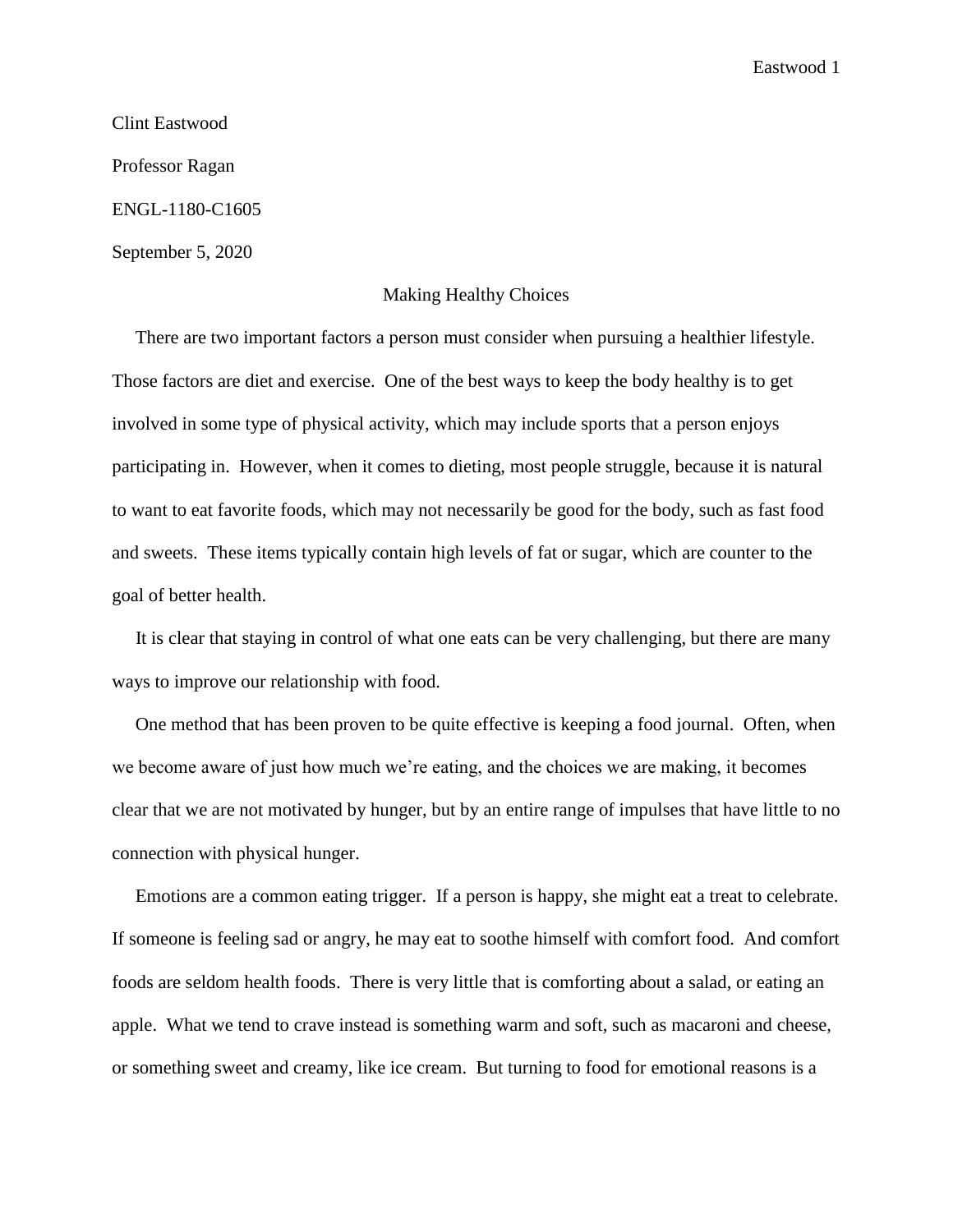Eastwood 2

very temporary fix, and does not resolve the underlying issue of how you feel. It has the added negative consequence of affecting your weight and health. Tracking eating habits in a journal may be helpful if there is also a notation about the emotional state that caused those particular food choices. When you become aware of the triggers that cause emotional eating, you can put strategies in place to redirect those feelings into something helpful instead of harmful.

 For many people, eating seems like a good solution when they have nothing better to do. Many people eat out of habit when they're watching television. But that kind of mindless eating is not conducive to health or weight loss, and it has the added drawback of wasting valuable time. If you have time to fill, have a list of strategies to keep yourself busy. Do something to improve your life, or the lives of others. Read a book, do yard work, volunteer in the community, or better yet, do something in the way of physical exercise with that extra time.

 It is often tempting to deal with stress by overeating, but there are many healthier ways to relieve the pressure. Exercise may be one of the best ways to reduce stress. Any moderate to intense physical activity will lower stress levels and help you deal with your problems more directly instead of trying to distract yourself with food. Exercising regularly has the added benefit of preventing stress levels from building up to high levels in the first place. Practicing meditation, yoga, and visualization techniques will help you feel calmer and more relaxed.

 None of this is easy to do; for most of us, a wide range of food is readily available at any time of the day. Getting controls of one's eating habits takes discipline, self-knowledge and commitment to a specific goal. But the payoff is significant – a healthy body and a productive life.